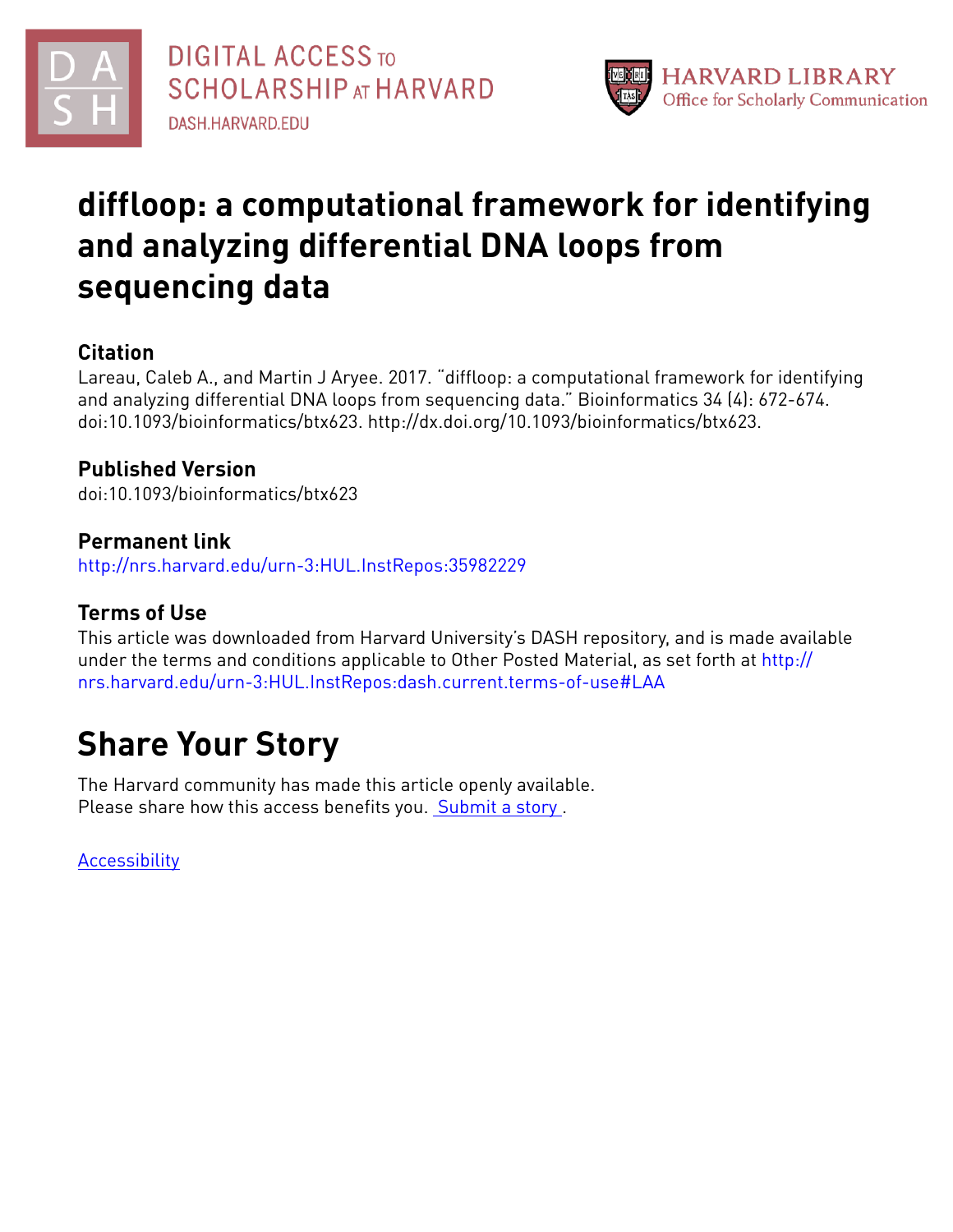### Genome analysis

## diffloop: a computational framework for identifying and analyzing differential DNA loops from sequencing data

Caleb A. Lareau<sup>1,2,3</sup> and Martin J. Aryee<sup>1,2,3,4,\*</sup>

<sup>1</sup>Department of Biostatistics, Harvard T.H. Chan School of Public Health, Boston, MA 02115, USA, <sup>2</sup>Broad Institute of MIT and Harvard, Cambridge, MA 02142, USA, <sup>3</sup>Department of Pathology, Harvard Medical School, Boston, MA 02115, USA and <sup>4</sup>Molecular Pathology Unit, Massachusetts General Hospital, Charlestown, MA 02129, USA

\*To whom correspondence should be addressed. Associate Editor: Bonnie Berger

Received on March 5, 2017; revised on September 23, 2017; editorial decision on September 26, 2017; accepted on September 27, 2017

#### Abstract

Summary: The 3D architecture of DNA within the nucleus is a key determinant of interactions between genes, regulatory elements, and transcriptional machinery. As a result, differences in DNA looping structure are associated with variation in gene expression and cell state. To systematically assess changes in DNA looping architecture between samples, we introduce diffloop, an R/ Bioconductor package that provides a suite of functions for the quality control, statistical testing, annotation, and visualization of DNA loops. We demonstrate this functionality by detecting differences between ENCODE ChIA-PET samples and relate looping to variability in epigenetic state. Availability and implementation: Diffloop is implemented as an R/Bioconductor package available

at<https://bioconductor.org/packages/release/bioc/html/diffloop.html>

Contact: aryee.martin@mgh.harvard.edu

**Supplementary information:** [Supplementary data](https://academic.oup.com/bioinformatics/article-lookup/doi/10.1093/bioinformatics/btx623#supplementary-data) are available at *Bioinformatics* online.

#### 1 Introduction

The organization of DNA within the nucleus into hierarchical 3D structures plays a key role in regulating gene expression by determining the accessibility of genes to the transcriptional machinery as well as the proximity of genes to their distal regulatory elements. Differences in 3D architecture, such as the presence or absence of loops between enhancers and their target genes, are associated with transcriptional variation in both normal and disease states. Intriguingly, several recent studies have implicated alterations in genome topology with a diverse set of diseases ([Flavahan](#page-2-0) et al., [2016;](#page-2-0) Hnisz et al.[, 2016](#page-3-0)).

Experimental techniques that couple chromatin conformation capture (3C; [Dekker](#page-2-0) et al., 2002) with high-throughput sequencing have made the genome-wide identification of 3D interactions feasible. For example, the high-throughput chromosome conformation capture (Hi-C) assay, which can theoretically yield a near-complete map of chromatin interactions, has been used to map the 3D genome at a 1-kb resolution (Rao et al.[, 2014\)](#page-3-0). As Hi-C requires billions

of reads to achieve this resolution, methods such as Chromatin Interaction Analysis by Paired-End Tag Sequencing (ChIA-PET) (Tang et al.[, 2015\)](#page-3-0), HiChIP ([Mumbach](#page-3-0) et al., 2016), or promotercapture Hi-C ([Mifsud](#page-3-0) et al., 2015) use capture techniques to enrich for specific subsets of interactions such as structural loops or enhancer–promoter interactions, allowing lower sequencing depths. These assays when coupled with appropriate preprocessing tools ([Cairns](#page-2-0) et al.[, 2016](#page-2-0); [Phanstiel](#page-3-0) et al., 2015) produce interaction frequencies between pairs of genomic loci.

In order to fully explore the role that 3D genome organization plays in determining normal and pathogenic cell states, statistical tools are needed to identify differences in DNA loops in a similar manner to which differential expression analysis is applied to transcriptional data. Additionally, the systematic integration of biological prior knowledge, such as the location of active enhancer regions, into topology analyses can provide annotation and insight into the regulatory role of a loop. To address these needs, we have developed diffloop, an R/Bioconductor package that implements

 $\odot$  The Author 2017. Published by Oxford University Press. 672

This is an Open Access article distributed under the terms of the Creative Commons Attribution Non-Commercial License (http://creativecommons.org/licenses/by-nc/4.0/), which permits non-commercial re-use, distribution, and reproduction in any medium, provided the original work is properly cited. For commercial re-use, please contact journals.permissions@oup.com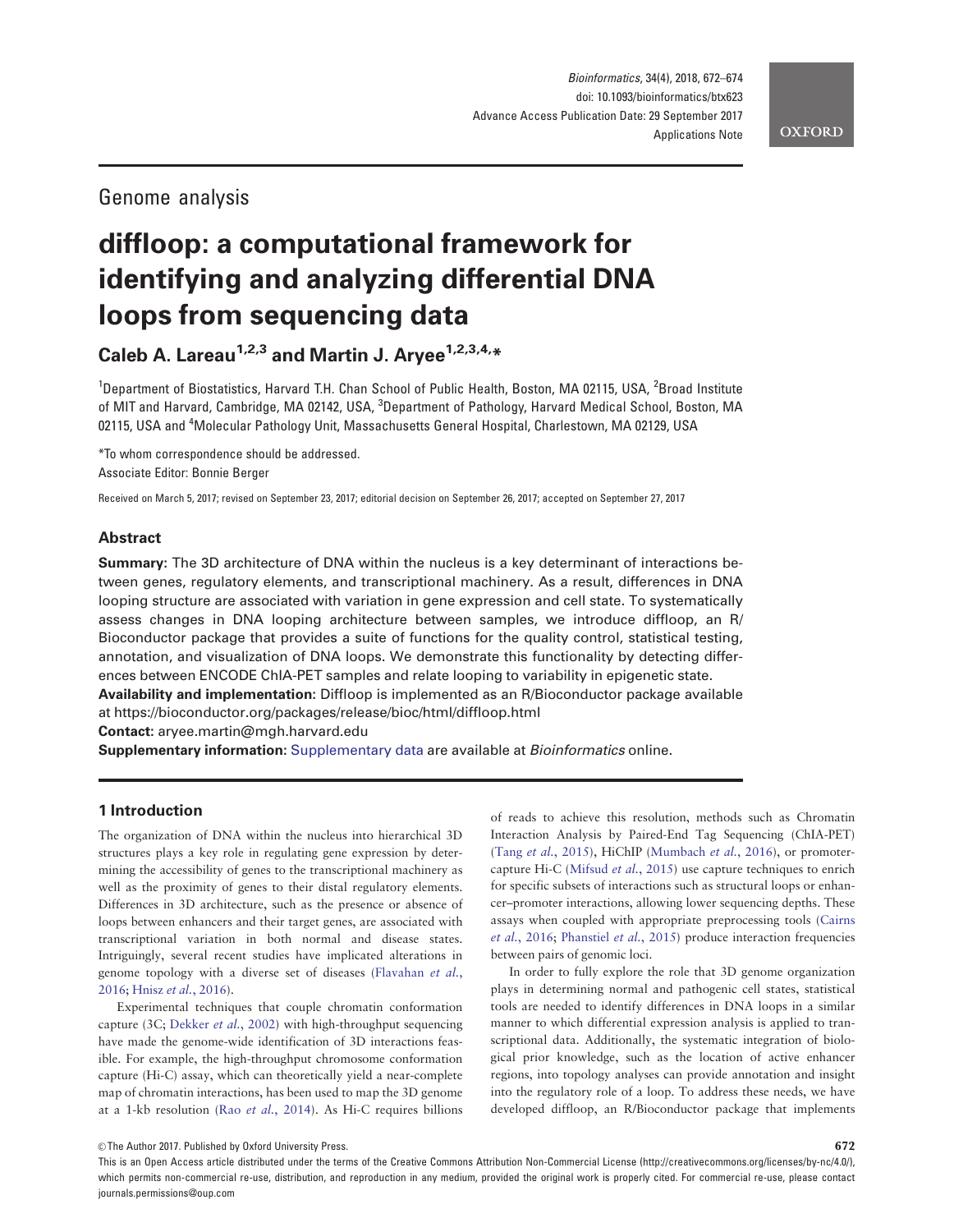<span id="page-2-0"></span>statistical testing for differential DNA looping between samples from ChIA-PET, HiChIP, and related 3C assays. While existing tools such as DiffBind ([Stark and Brown, 2015\)](#page-3-0) and diffHiC [\(Lun](#page-3-0) [and Smyth, 2015\)](#page-3-0) provide functionality for identifying differential features from ChIP-seq and Hi-C experiments, diffloop provides a suite of functions tailored to chromatin loop data. Here, we briefly demonstrate some of the utility of the diffloop package by comparing chromatin interactions inferred by ChIA-PET replicates between the MCF7 and K562 cell lines (ENCODE Project Consortium, 2012).

#### 2 Materials and methods

Following import of raw loop read counts diffloop combines counts across samples and assigns statistical significance to each putative loop using the method developed by [Phanstiel](#page-3-0) et al. (2015). The calculation uses a model that takes into account the signal intensity at each of the anchors and the expected background chromatin interaction frequency for the given anchor separation distance.

To identify differential loops, diffloop by default applies the stat-istical test in edgeR [\(Robinson](#page-3-0) et al., 2010) where counts are modeled using the negative binomial distribution and an empirical Bayes procedure is used to moderate the degree of overdispersion. The counts matrix, rather than representing reads mapped to genes or transcripts as is typical in a differential expression analysis, instead contains PETs (i.e. paired-end reads). A scaling size factor is calculated for each sample to account for variations in read depth.

The diffloop provides functionality for annotation of loops and loop anchors and to facilitate interpretation of the functional relevance of the significantly differential loops identified. A typical use case involves annotating anchors with chromatin mark data and, promoter overlap and gene expression levels. Loops may be categorized based on these annotations into categories such as CTCF-CTCF or enhancer-promoter and can be visualized with ease using novel diffloop functions.

#### 3 Results

POL2 ChIA-PET data from two MCF7 and two K562 samples were individually preprocessed from raw reads to loops using the Mango preprocessing pipeline ([Phanstiel](#page-3-0) et al., 2015). Across the union of the four samples considered for our analyses, we observed a total of 87 456 anchor pairs involving 24 576 autosomal loci (anchors). After filtering out loci biased by copy number variation, loops only detected in a single sample, and anchor pairs with interaction frequencies within the range of the background signal [\(Phanstiel](#page-3-0) et al.[, 2015](#page-3-0)), we retained 9320 loops for differential testing (see [Supplementary Material](https://academic.oup.com/bioinformatics/article-lookup/doi/10.1093/bioinformatics/btx623#supplementary-data)).

At an FDR of 1%, we identified 2633 differential loops between the cell lines, including 1974 loops that were annotated as enhancerpromoter loops. [Supplementary Table S3](https://academic.oup.com/bioinformatics/article-lookup/doi/10.1093/bioinformatics/btx623#supplementary-data) summarizes the top five differential enhancer–promoter loops specific to each cell line. Figure 1 provides a sample visualization of one of these differential loop regions where mutliple loops near the MTHFR gene were more prevalent in the K562 cell line than the MCF7 cell line.

To characterize the structural differences globally, we identified nine pathways enriched for genes involved in differential enhancer– promoter looping (see [Supplementary Material](https://academic.oup.com/bioinformatics/article-lookup/doi/10.1093/bioinformatics/btx623#supplementary-data)). Genes related to estrogen response such as GREB1 and XBP1, for example, are linked by several strong loops to unique enhancers in the MCF-7 breast cancer cell line. Conversely, targets associated with c-MYC transcription factor, which plays a well-documented role in leukemia



Fig. 1. Sample visualizations of differential looping. The figure shows the combined POL2 ChIA-PET replicates for the K562 and MCF-7 cell lines as well as the cell type-specific H3K27ac ChIP-Seq track. Line widths are indicative of the number of PETs supporting a loop while colors represent biological annotation (red, enhancer-promoter; purple, enhancer-enhancer; black: no special annotation). The region highlighted contains the MTHFR gene, which has previously been implicated as an up-regulated feature of human leukemias such as the K562 cell line

and hematopoiesis were enriched in K562. These results suggest that differential topology analyses can systematically uncover known and novel regulatory loops related to disease and other phenotypes of interest. Thus, we suggest that cell type-specific chromatin loops such as those identified here by diffloop can serve as a valuable epigenetic feature for characterizing cell identity.

#### Acknowledgements

We thank D. Day, D. Hnisz and members of the R. Young Lab for their useful discussion and insight.

#### Funding

This work has been supported by the NSF (Graduate Fellowship no. DGE1144152) and an MGH Department of Pathology Startup Fund.

Conflict of Interest: none declared.

#### References

- Cairns,J. et al. (2016) CHiCAGO: robust detection of DNA looping interactions in Capture Hi-C data. Genome Biol., 17, 127.
- Dekker,J. et al. (2002) Capturing chromosome conformation. Science, 295, 1306–1311.
- ENCODE Project Consortium. (2012) An integrated encyclopedia of DNA elements in the human genome. Nature, 489, 57–74.
- Flavahan,W.A. et al. (2016) Insulator dysfunction and oncogene activation in IDH mutant gliomas. Nature, 529, 110–114.